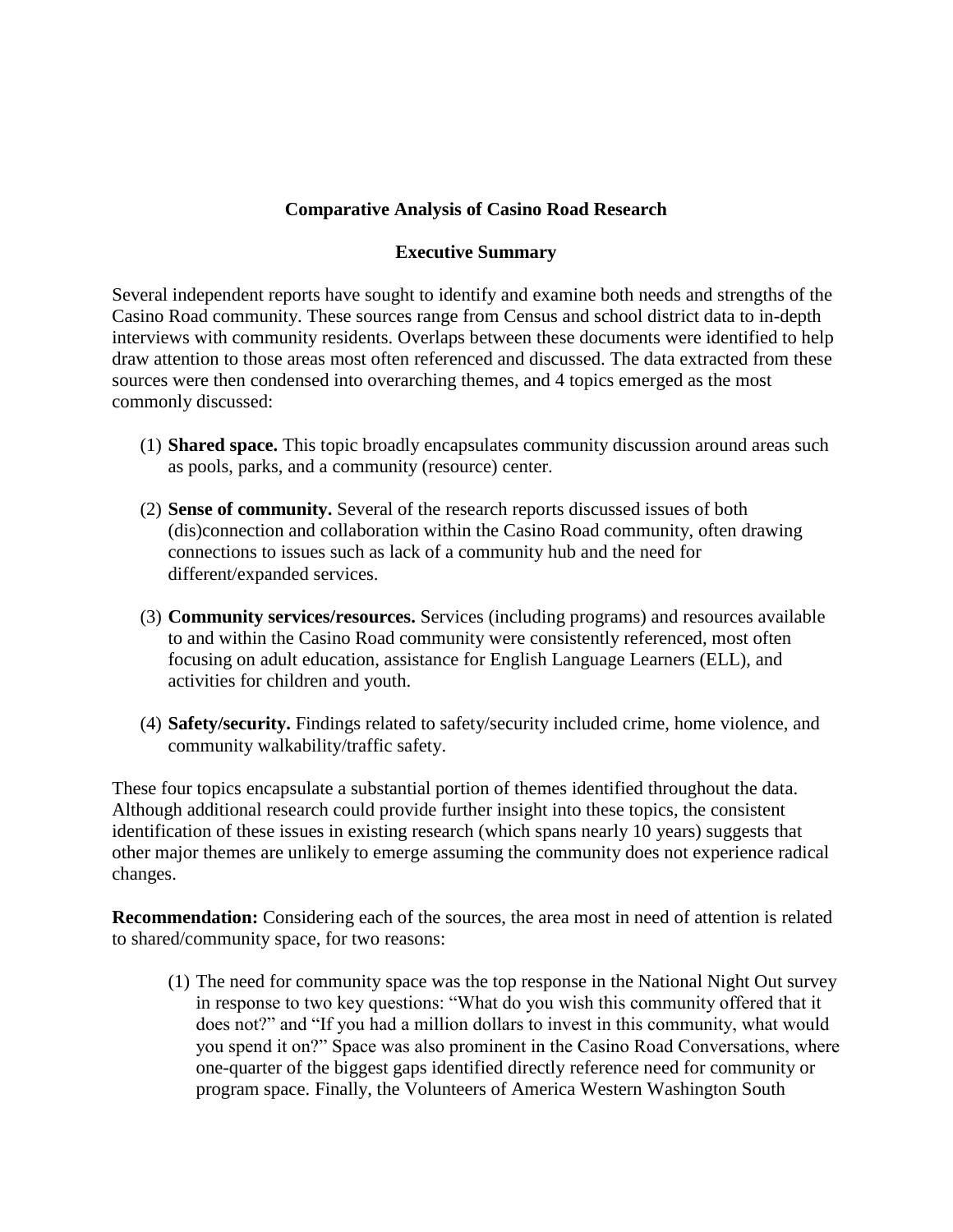Everett Community Resource Center Planning devoted its entire RFP to offering justification for and exploring the needs of a community center, suggesting ample time has already been devoted to understanding this issue.

(2) The need for shared space is likely foundational to at least two of the other themes, specifically sense of community and services/resources. By addressing the need for greater community space (likely in the form of a center, but also potentially through areas like parks and community gardens), it is possible to see improvements in program capacity (as lack of space was mentioned as a challenge) and sense of community, as there will be an identified hub to access resources and connect with other community members.

This report will briefly introduce each of the data sources consulted, then present the identified themes as well as additional detail regarding their context as well as key takeaways (and, in some cases, areas for additional consideration) for each theme.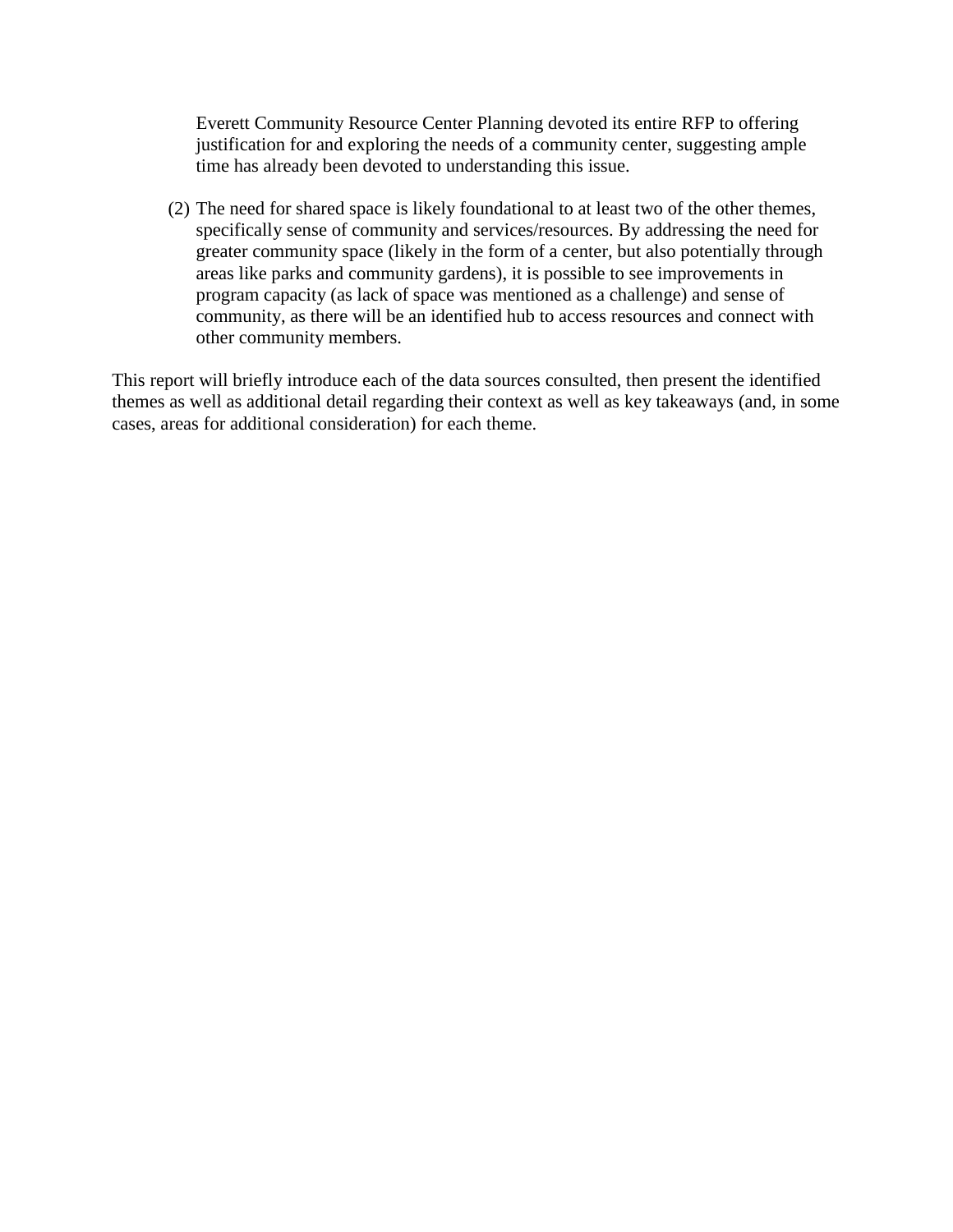## **Research/Data Sources Surveyed**

### **Casino Road Area Overview (Overview)**

A series of one-pagers, these documents utilize data from both the U.S. Census and the Office of Superintendent of Public Instruction to explore poverty and educational achievement in the Casino Road neighborhood. These documents were constructed in 2016.

## **Casino Road Conversations (CRCs)**

These were a series of conversations with residents of the area. Two local community groups participated – Hand in Hand Coffee Moms and YMCA Embajadoras; feedback from 27 individuals was included in analysis. These conversations were conducted in 2016.

## **Mukilteo Family YMCA: Casino Road/S. Everett Task Force (Task Force)**

This informal needs assessment consisted of interviews with 12 leaders in the Casino Road community, including representatives from the school district, community organizations, and local churches. Interviews were conducted between December 2009 and January 2010.

## **Mukilteo School District 2017 Parent Survey (Parent Survey)**

The Mukilteo School District conducts an annual survey to better understand what parents think of the schools. The Parent Survey was conducted online over a 36-day period that began on March 31, 2017, and ended on May 5, 2017. A total of 2,309 parents completed the 2017 Parent Survey, which represents about 20 percent of households in the school district.

### **National Night Out Survey (NNO)**

These surveys were collected during National Night Out event on Casino Road in August 2017. Surveys were collected at the library and at the Boys and Girls Club. Surveys asked three primary questions: (1) What does this neighborhood already offer that meets [your] needs? (2) What do you wish this neighborhood offered or had? (3) If you had \$1 million to help your neighbors/neighborhood, how would you spend it? 133 responses were provided for analysis.

### **Office of Superintendent of Public Instruction data (OSPI)**

This document compares enrollment, program and assessment information for three schools in the Mukilteo School District: Horizon Elementary, Explorer Middle School, and Mariner High School. These data cover the 2015/2016 school year.

### **Volunteers of America Western Washington South Everett Community Resource Center Planning (VOAWW)**

This Request for Proposals provided summary data of Casino Road attributes (e.g. median age, percent in poverty, density) and summarized data from listening sessions with local residents, including both youth  $(4<sup>th</sup>/5<sup>th</sup>$  graders and high school students) and adults as well as a survey of local service providers. This RFP was completed in 2015.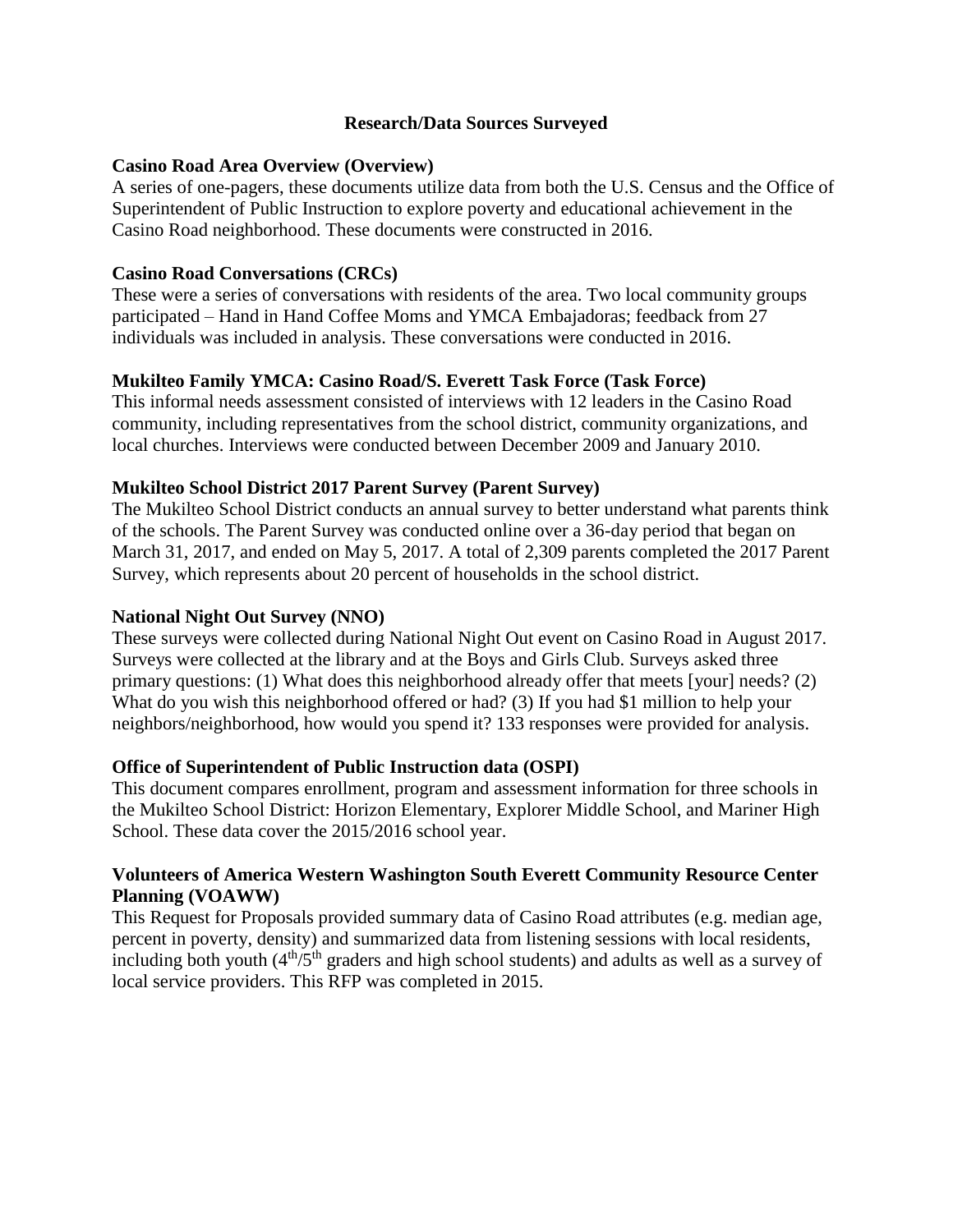#### **Common Themes**

#### **(1) Shared Space**

The need for shared community space was a prominent finding in the NNO surveys. While many participants identified parks as an existing strength of the community, the need for more (or better) parks, playgrounds, and pools was the top response for a neighborhood need. Furthermore, shared space (parks/playgrounds/pools) was one of the top 4 areas where community members would invest a million dollars. Coupled with responses related to a community center or community-based activities (including a community garden), the desire for shared space was the preference for investment (noted by 41% of respondents). There were some demographic differences in responses, but none were substantial: 45% of adults and 32% of youth expressed a desire to invest in shared space, as did 42% of all English speakers and 39% of all speakers of other languages.

Beyond emerging as a key finding within the NNO surveys, the desire for safe, shared space was also articulated in the CRCs. Lack of activities for youth (including space to hold them), lack of a place to gather, and lack of program space were three of the most referenced reasons why needs were not currently being met. VOAWW's report echoes this, writing that "effective endeavors are hampered by a lack of physical space to house and coordinate community and agency efforts, services and projects." Lack of space did not feature prominently in the Task Force report, although the nature of the questions may not have elicited feedback on this topic.

**Key Takeaway:** Need for a shared space was a consistent finding among reports. Based on how this topic was discussed by both providers and residents, this issue appears to be foundational to the other themes identified in this summary, including sense of community, activities for youth, and, in some cases, safety.

### **(2) Sense of Community**

In the NNO surveys, the most common response to the question "What does this neighborhood already offer" was some variation on the theme of community. Responses in this vein included characterizations of the people in the neighborhood as friendly, nice, and as "good neighbors". This echoes a finding from the CRCs that "residents pull together when something big happens" and a statement from VOAWW that "the South Everett area has great capacity for collaborative and effective community development to address the numerous needs and build on the strengths among its residents and community partners." This was evidence, in part, by a large number of NNO respondents (20%) saying they would invest their million dollars on those most in need.

However, the CRCs suggested that one of the community's biggest needs is a way to address disconnection from the community, a sentiment echoed in some parts of the Task Force report. Although this may seem at odds with the previous statements, it becomes understandable once we explore responses by demographic categories. For example, the bulk of respondents naming community (or some variant) as an existing strength in the NNO surveys were almost entirely English-speaking (or at least completed a survey in English): only 2 of 25 respondents noting community as a strength filled out a survey in either Spanish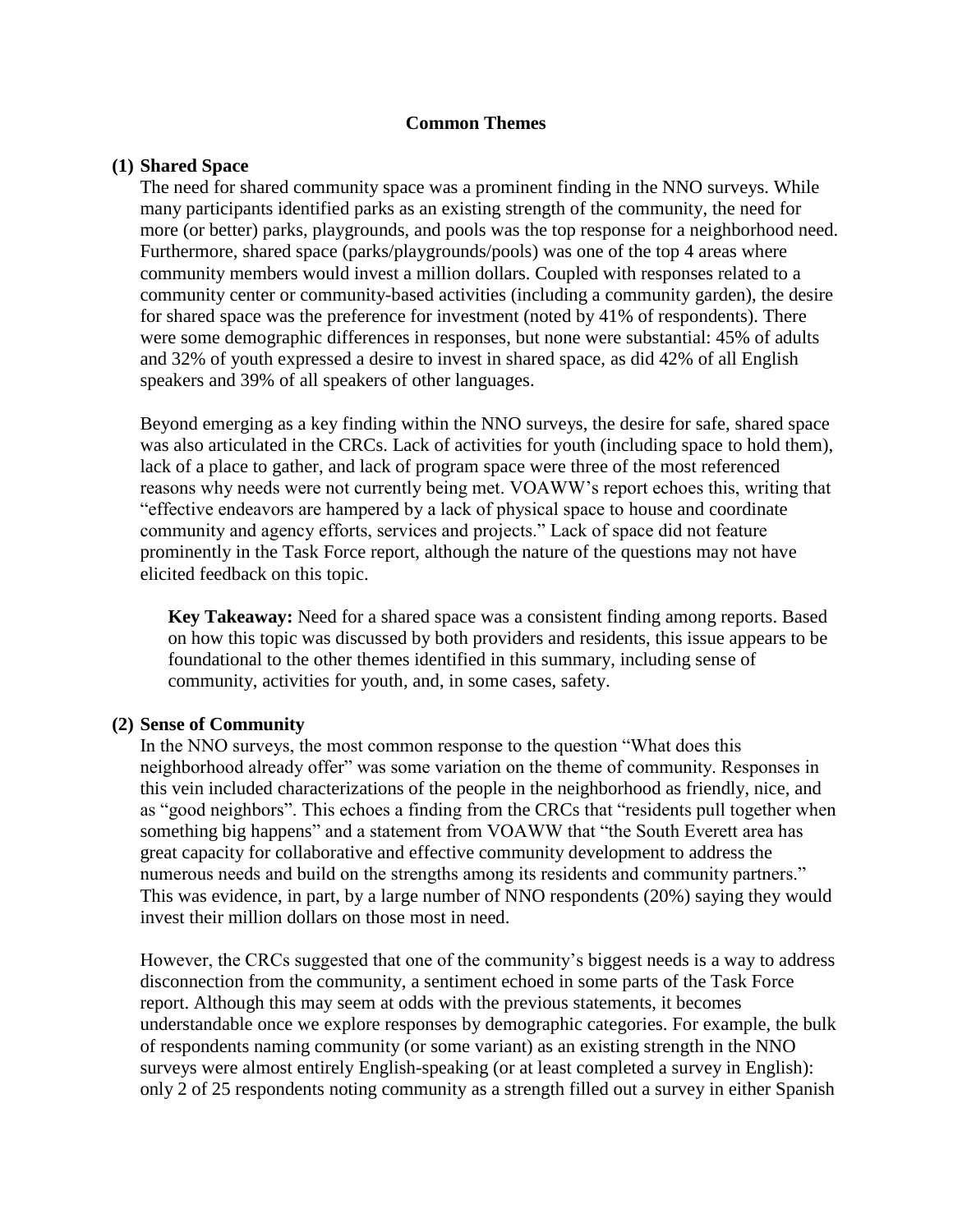or Russian. <sup>1</sup> Notes from the CRCs suggest that community disconnection is potentially a function of language barriers and immigration status (in addition to other factors), offering support for VOAWW's argument that Casino Road's Hispanic community is "linguistically isolated."

**Key Takeaway:** Community connection was discussed in some fashion throughout all most reports, but their findings are not consistent. This is possibly a function of demographic differences in respondents (service providers vs. recipients, English speakers vs. speakers of other languages, etc.). This topic is likely best explored as a function of other themes discussed here, including shared space and services/resources.

#### **(3) Services/Resources**

Across all sources, there was discussion of difficulties connecting individuals and families with the services and resources they need. Beyond general comments about challenges with program capacity (including space for these programs) and resident knowledge of services, there were three specific service areas that emerged in most discussions: adult education, ELL classes, and youth activities.<sup>2</sup>

*Adult education.* Educational opportunities for adults was the top identified need (referenced by 62% of participants) in the CRCs. Identified education needs included assistance with English (discussed below in greater depth), parenting assistance, system navigation, and employment preparation (including GED courses). Many of these categories were echoed in other reports: VOAWW reported a strong desire from parents for parenting classes, counseling, and job assistance; the task force Although jobs (including opportunities and training) were mentioned by NNO survey respondents when asked about community needs, it was not a common theme (only 10 respondents across both questions).

*ELL classes.* As mentioned earlier, VOAWW reported that "linguistic isolation" was a substantial challenge for the Casino Road community, a comment echoed (in some fashion) in other sources. For example, Task Force members drew connections between language barriers and lack of knowledge of available services/resources and residents in the CRCs suggested that language barriers could be a source of community disconnection/isolation.

*Youth activities.* This desire for more youth activities (both in scope and duration) was a consistent theme across sources. The Task Force report identified several challenges Casino Road youth are facing, identifying the lack of a safe place to go outside of school hours as a top concern. Additionally, in this report, the YMCA was advised to "provide safe, structured activities" for youth as the number one way to respond to community

 $\overline{a}$ 

<sup>&</sup>lt;sup>1</sup> In this case, both surveys were completed in Spanish.

 $<sup>2</sup>$  It should be noted that the need for a comprehensive medical clinic was strongly articulated by NNO respondents:</sup> medical or dental clinics were mentioned 10 times as an existing community need and multiple times regarding the million-dollar question. The need for health care was also mentioned in VOAWW's "Service and Program Ideas" section, but this was not ultimately included in the community center vision. Health was also not discussed in the CRCs and only briefly touched upon the Task Force report, which is why it is not identified as a major service subtheme here.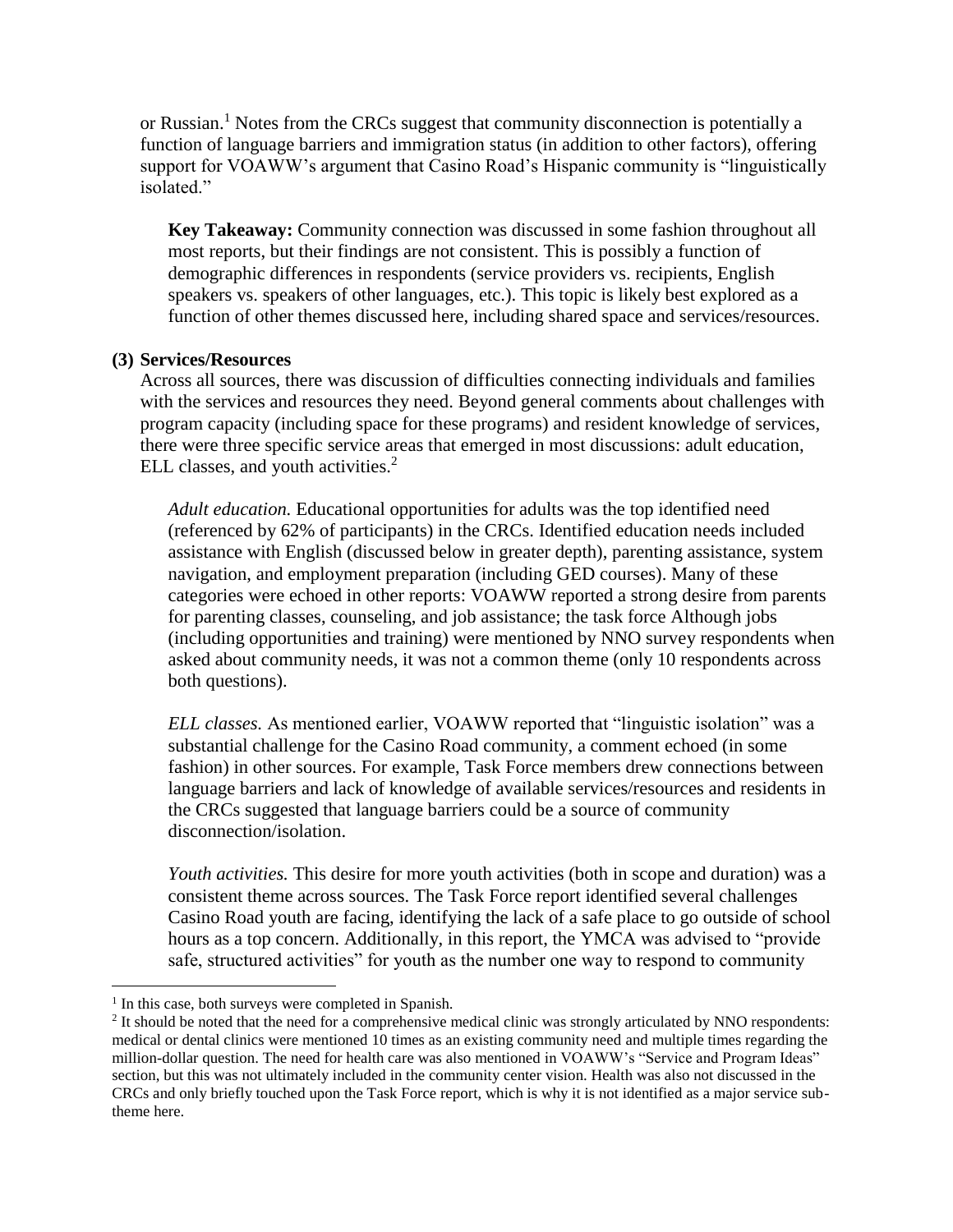needs. Finally, NNO respondents named kids as one of the top areas of investment overall, named by 28% of English respondents and 40% of non-English respondents.

Despite findings across sources that suggest service/resource challenges, it is important to note that when asked how well the community currently met their needs, NNO respondents assigned a score of 3.9 out of 5. Overall, youth rated this category higher than adults, with an average score of 4.2 compared with 3.8. Spanish speaking participants were within a close range – youth rated it 4.1 and adults 3.9. The English range was larger: adults rated the community as 3.7 while youth rated it a 4.2.<sup>3</sup> Youth rated this category higher than adults across all categories, suggesting youth feel the community meets family needs better than adults do. $4$ 

**Key Takeaway:** Casino Road already offers a substantial number of services and programs to the community, but three areas – adult education, ELL classes, and youth activities – were consistently identified for further attention.

## **(4) Safety/Security**

 $\overline{a}$ 

Concerns about safety and neighborhood security were prominent in the NNO survey results. Security issues were almost exclusively mentioned by adults: 27 of 31 respondents (87%) who cited safety/security as a concern were adults. There was no substantial difference in rate between English and non-English speakers. Task Force findings also identified gangs, crime, and home violence as substantial issues facing the community. Finally, safety was referenced in the VOAWW report by both students and parents when discussing the principles and philosophy of the community resource center. According to that report, incidents for robbery and burglary in 2012 were substantially higher in South County (of which Casino Road is a part) than in communities in the north. Lastly, parents on the east side of the Mukilteo School District (of which Casino Road is a part) were less likely to report that their child feels safe at school when compared to their west side counterparts.

In contrast, the CRCs did not surface substantial concerns around security as a major need. Although there was a recognition of safety issues, there were few specific mentions of gangs. However, the CRCs did identify the need for a safe place to gather, which will be further discussed within the Parks/Community (Resource) Center theme below.

**Key Takeaway:** Safety/security emerged as an issue in all four of the community reports surveyed, although the extent to which it was a concern differed. Most of the concerns

<sup>3</sup> Russian speakers rated needs met most highly in both categories, with scores of 4.0 and 4.5 for adults and youth, respectively. However, because there were so few Russian speakers who completed surveys (only 4 of 133), these responses cannot be meaningfully compared to other groups. For this reason, throughout this report responses will be broken into English speakers and Spanish/Russian speakers. Although this report uses the term "speakers", it is important to note that individuals only completed one survey each. Bilingual individuals had to select a survey in a specific language, meaning that strictly categorizing individuals as "English" or "Spanish/Russian" speakers is not necessarily accurate. However, given that language barriers (including specific mention of Spanish and Russian families) are referenced in other reports, this categorization seems appropriate for our purposes.

<sup>4</sup> Because there was such a wide range in the number of respondents by zip code, comparisons between zip codes may not be meaningful: 98204 has 61 responses (average score: 3.6); 98203 has 18 (average score: 3.8), and 98208 8 (average score: 4.3). Zip code information was not collected from youth.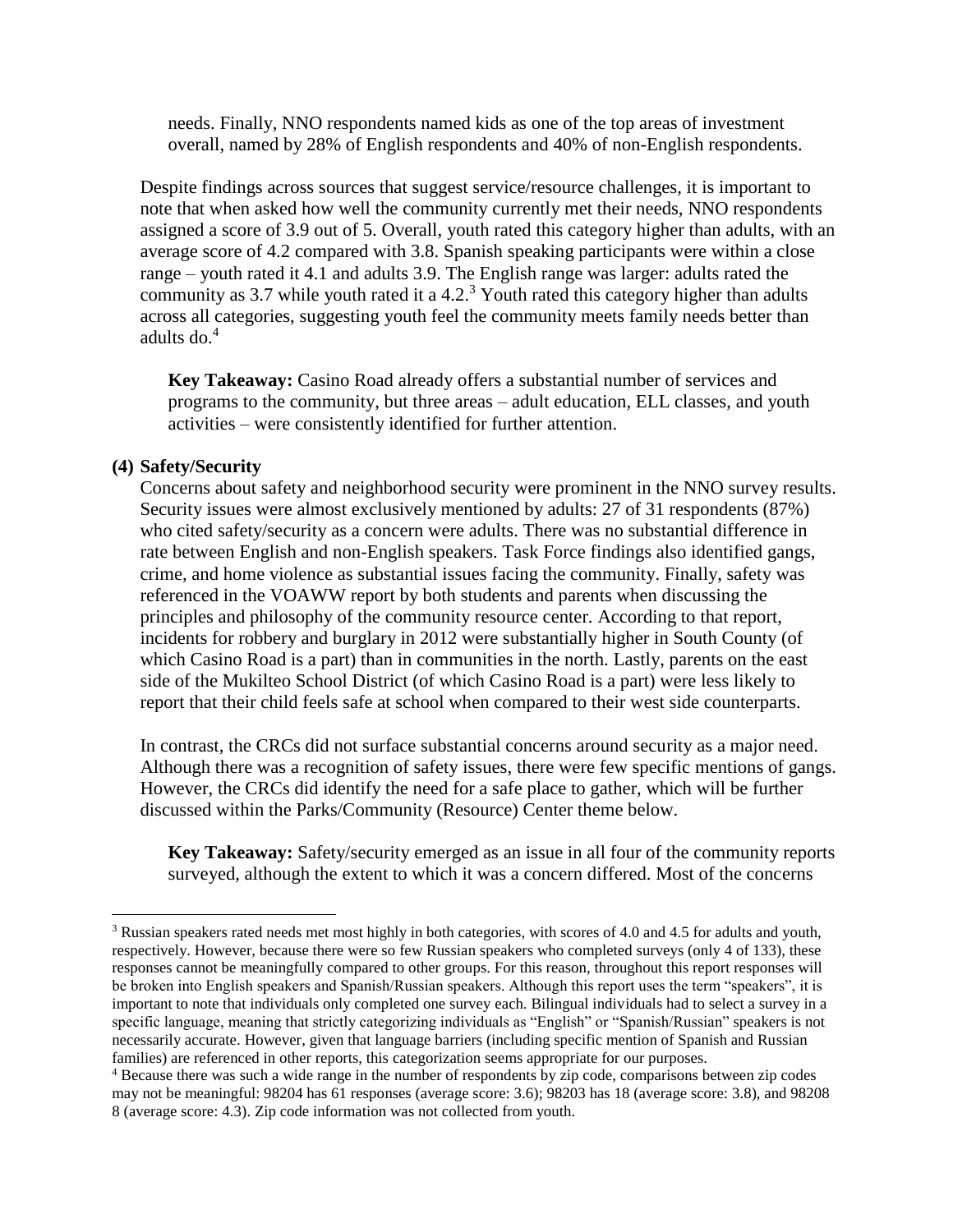seem to generate from adults and providers (who offered some of the strongest language), although some youth did mention it in the VOAWW report. Note: "safety" is a term that is highly influenced by context. Some residents referenced walkability as an issue of safety in the NNO survey, while the Task Force discussed safety in terms of home violence and gang activity. These differences must be carefully considered and may explain variation in frequency of mention between sources (e.g. CRCs). Efforts to address "safety" should formulate a more specific definition of the term as well as focus on experiences of those living in the community rather than relying on perceptions from outside individuals.

#### **Other Notes**

#### **Schools/Education**

Although concerns around test scores/education was a focus for the Overview (and the education pipeline referenced for VOAWW), it was not a major focus for most reports. This is not to say that schools/education were not discussed in these reports, but rather that the tone or focus of these conversations differed. Whereas OSPI data highlight challenges for the Casino Road community around test scores, NNO respondents overwhelmingly discussed schools in a positive tone. For example, schools were referenced 21 times by respondents when asked what the community already offered (which the survey writers constructed as a strengths-based question). Although these responses did not specifically comment on the quality of education, their inclusion here suggests some satisfaction with schools/education.

School-related responses also emerged regarding the other two questions, "What would you spend a million dollars on?" and "What do you wish this community offered?" For the latter, two respondents specifically called out higher quality schools, but only three people overall brought up anything regarding children's education. Regarding the million-dollar question, 16 respondents would spend money on schools; only one participant specifically addressed school quality ("better schools"). Other respondents either offered generic responses ("schools" or "education") or specifically called out the desire for more after school activities ("good safe place for children to go after school").

**Key Takeaway:** Concerns about schools/quality of education did not strongly surface in either of the qualitative findings, although education and educational pipelines were referenced in other reports (Overview, Task Force, and VOAWW). Community members seem to emphasize the need for more support for overall youth activities rather than emphasizing concerns focused more specifically around education.

#### **Poverty**

 $\overline{a}$ 

Although commonly discussed in each of the reports, poverty was not identified as a specific theme for two reasons. First, in many of the research reports analyzed for this summary, poverty is a latent, rather than explicit, construct, particularly when examining resident comments. For example, analysis of NNO survey results,<sup>5</sup> poverty was primarily mentioned in relation to other concepts: "helping those in need". Participants in the CRCs did identify financial hardship and

<sup>&</sup>lt;sup>5</sup> This is the only source that provided raw data, which allowed for axial coding.